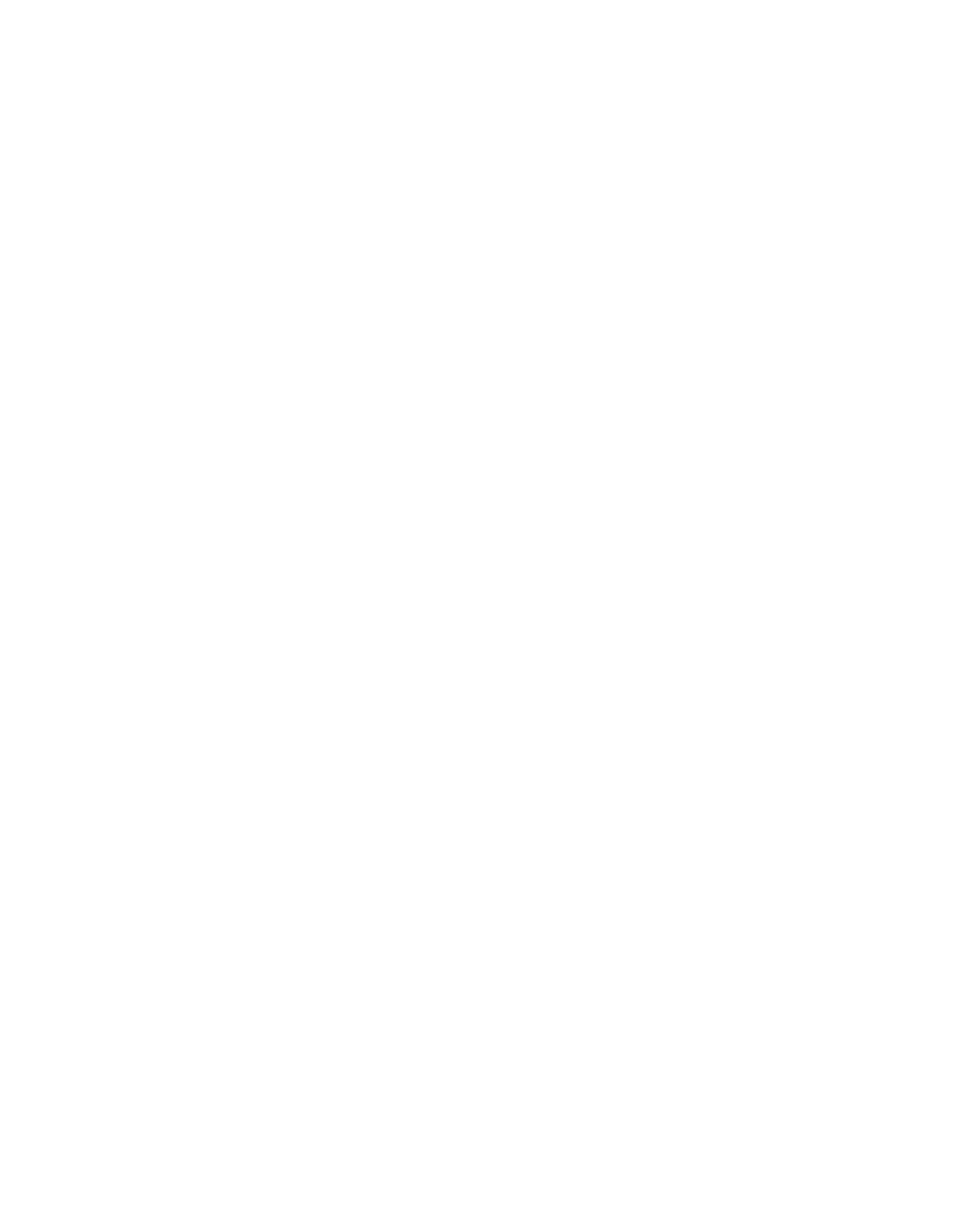### Partnership with Participating School Boards



Participation in the Kids Plus™ Voluntary Plan helps School Boards, parents, and students.

### Reduce Claims On School Board Coverage

Since 2005, we have paid over \$8.6 million in claims directly to parents – claims that otherwise might have been directed to school board liability insurance.

### The Best Dental Accident Coverage Available

- ✔ Benefits for current and future treatment
- ✔ Highest limits for orthodontics
- ✔ Coverage for dental implants
- Less restrictive wording allows us to pay in more instances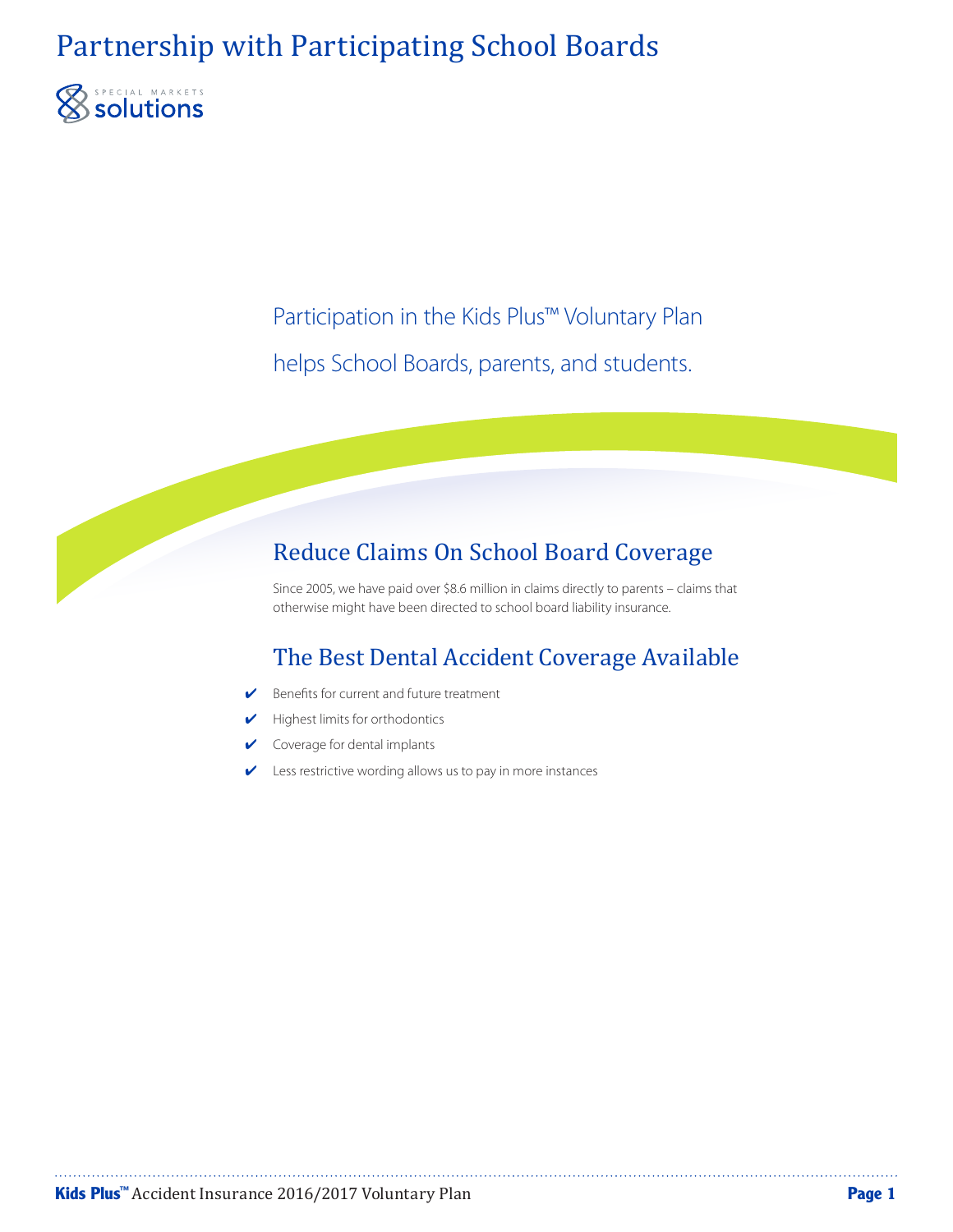### Superior Client Service



Our Client Service department is dedicated to making the purchase of Kids Plus™ Accident Insurance as easy as possible for busy parents. We pay special attention to the claims process as well, making sure claims can be made and processed as quickly as possible.

### Convenient Ways to Contact Us

- ☎ Toll free claims and client service: **1-800-556-7411**
- Inquiries can also be emailed to: **kidsplus@ia.ca**
- *C* Complete Client Service at **kidsplus.ca** 
	- $\checkmark$  Convenient online application and claim forms
	- ✔ Detailed plan descriptions and costs
	- ✔ Answers to questions most frequently asked by parents
	- $\triangleright$  Policy wording online enables parents to print a plan description for future reference

### Expedited Claims Handling

Making a claim is quick and easy. Parents can initiate a claim by requesting a claim form directly through our 1-800 toll-free line or online at kidsplus.ca.

### Over \$8.6 million in Kids Plus™ claims paid since 2005

| <b>Dental</b>                                     | \$2,390,858 | Fractures 7%                                              |
|---------------------------------------------------|-------------|-----------------------------------------------------------|
| <b>Death</b>                                      | \$1,750,000 | <b>Other Accidents 5%</b><br><b>Special Treatment and</b> |
| Dismemberment,<br><b>Loss of Use or Permanent</b> |             | <b>Emergency Travel 1%</b><br>Dental 28%<br>Wage Loss 2%  |
| <b>Total Disability</b>                           | \$1,752,245 | Death 20%                                                 |
| <b>Hospital &amp; Paramedical</b>                 | \$1,448,224 |                                                           |
| <b>Fracture, Dislocation or</b><br><b>Surgery</b> | \$571,950   |                                                           |
| <b>Wage Loss</b>                                  | \$170.276   | Hospital &<br>Paramedical 17%                             |
| <b>Special Treatment Travel</b>                   | \$100,927   | Dismemberment or Loss of Use,                             |
| <b>All Other Claims</b>                           | \$431,727   | and Permanent Total Disability 20%                        |
|                                                   |             |                                                           |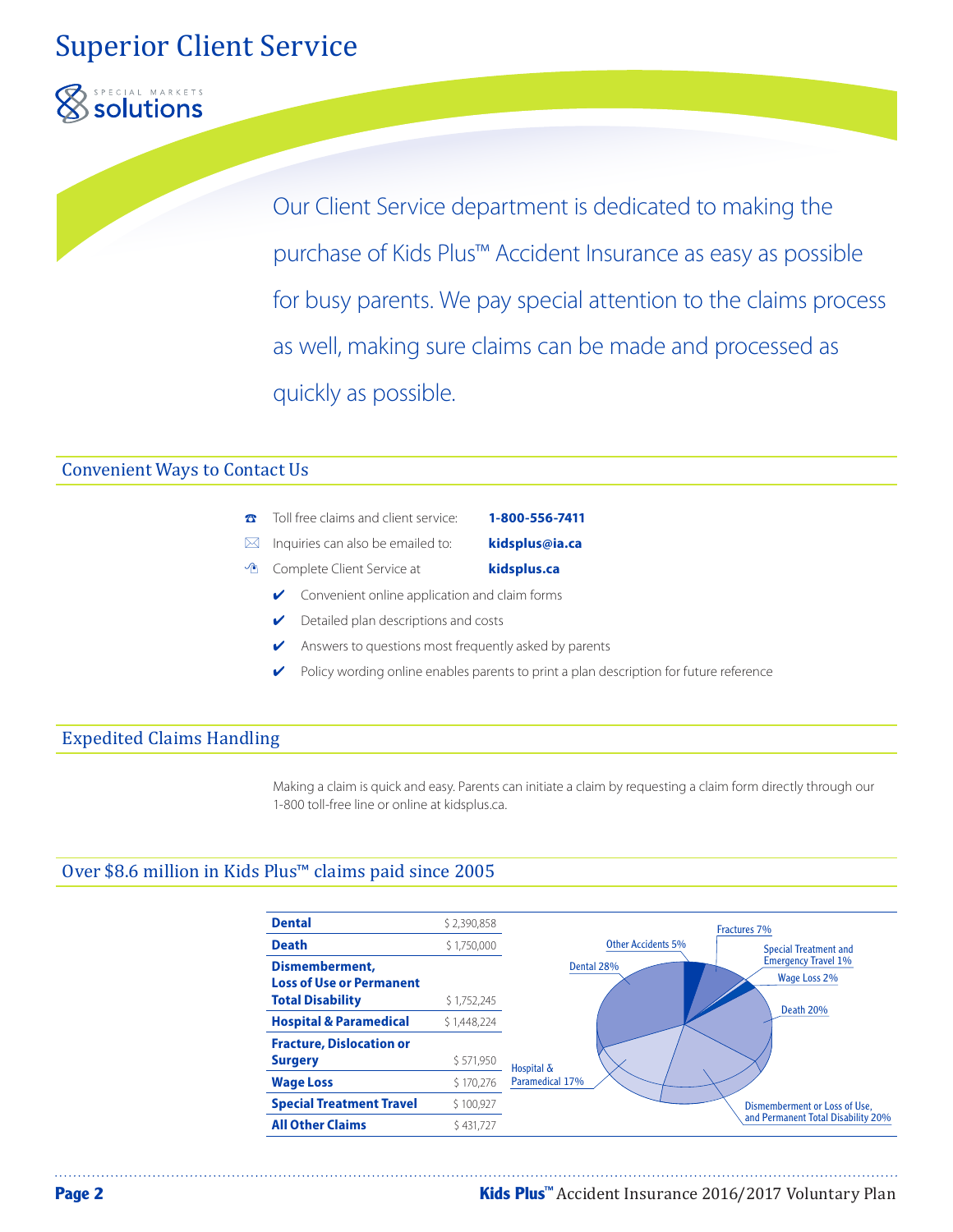### Innovative Marketing



We have incorporated over 50 years of student accident experience into our product. We continue to lead the way in innovative marketing approaches and superior product benefits.

### Kids Plus™ Renewal Program

Parents who purchased coverage in the 2015/2016 school year are mailed a renewal package in August 2016. This ensures that coverage is renewed in September prior to the 2015/2016 coverage terminating. This program is very popular with parents, especially those with children that have been involved in accidents in previous years.

### Value and Flexibility For Parents

Three plan choices to meet every family's needs:

- ✔ Kids Plus™ Value Plan provides a low-cost supplement to existing provincial or private coverage.
- ✔ Kids Plus™ Active Plan offers additional coverage for active children, or for families with basic extended health and dental coverage.
- ✔ Exclusive to Kids Plus™, the Adult Plan provides coverage to parents and adult children.

The only plan with four convenient and simple methods to enrol:

- ✔ Online application at kidsplus.ca (credit cards only)
- Mail, via a postage-paid return envelope
- Toll-free fax (credit cards only)
- Toll-free phone (credit cards only)

Convenient payment options include cheque, Visa, and MasterCard.

Premium reduction for families insuring three or more children.

Fully transferable insurance from school to school anywhere in Canada.

### Expanded Internet Access Improves Service Levels to Parents

As part of our commitment to provide superior service to parents, and to reduce overall paper use, we continue to expand our online services. In 2016 this will include:

- ✔ Ability to purchase online, including ability to renew securely online without having to re-enter contact information.
- A website, with access to claims forms and full plan information

We encourage school boards to support this initiative by including information about Kids Plus™ Accident Insurance on their website and in school newsletters or e-newsletters. We will provide informational material for parents that is in line with your school board's website and newsletter standards. We also encourage school boards to include links from their websites to kidsplus.ca.

### **Kids Plus™** Accident Insurance 2016/2017 Voluntary Plan **Page 3**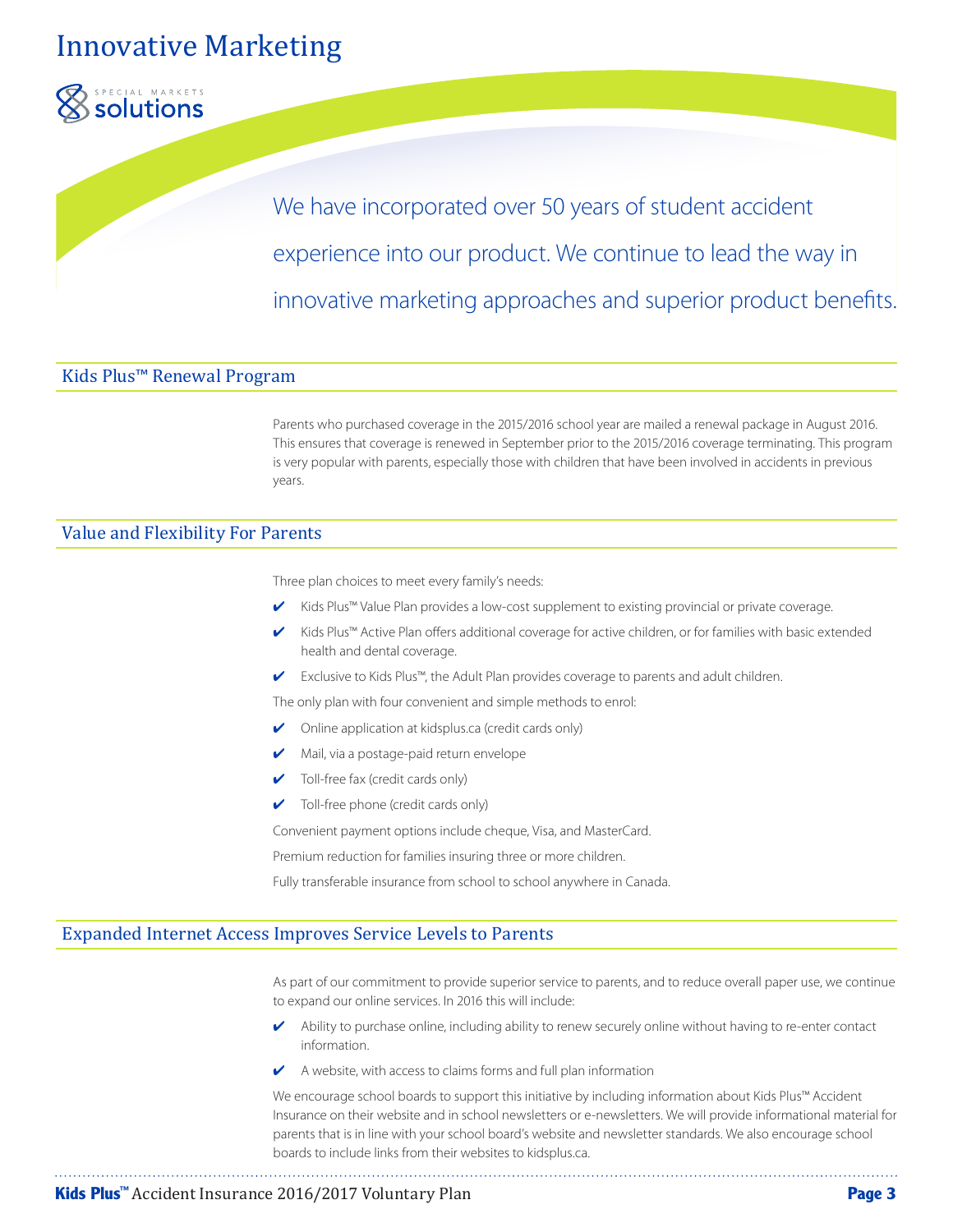2016/2017 Annual Premiums



# **Kids Plus™**

The coverage chosen by School Boards and parents since 1961!

Just pennies a day! A single one-time payment for coverage 24 hours/7 days a week, in or out of school.

| Coverage 24 hours/7 days a week                      | <b>Active</b><br><b>Plan</b> | <b>Value</b><br><b>Plan</b> | <b>Adult</b><br><b>Plan</b> |
|------------------------------------------------------|------------------------------|-----------------------------|-----------------------------|
| Each Child (6 months to 19 years of age)             | \$33.50                      | \$14.50                     | N/A                         |
| Three or more Children (6 months to 19 years of age) | \$97.00                      | \$42.00                     | N/A                         |
| Each Adult [20 to 64 years of age]                   | N/A                          | N/A                         | \$32.00                     |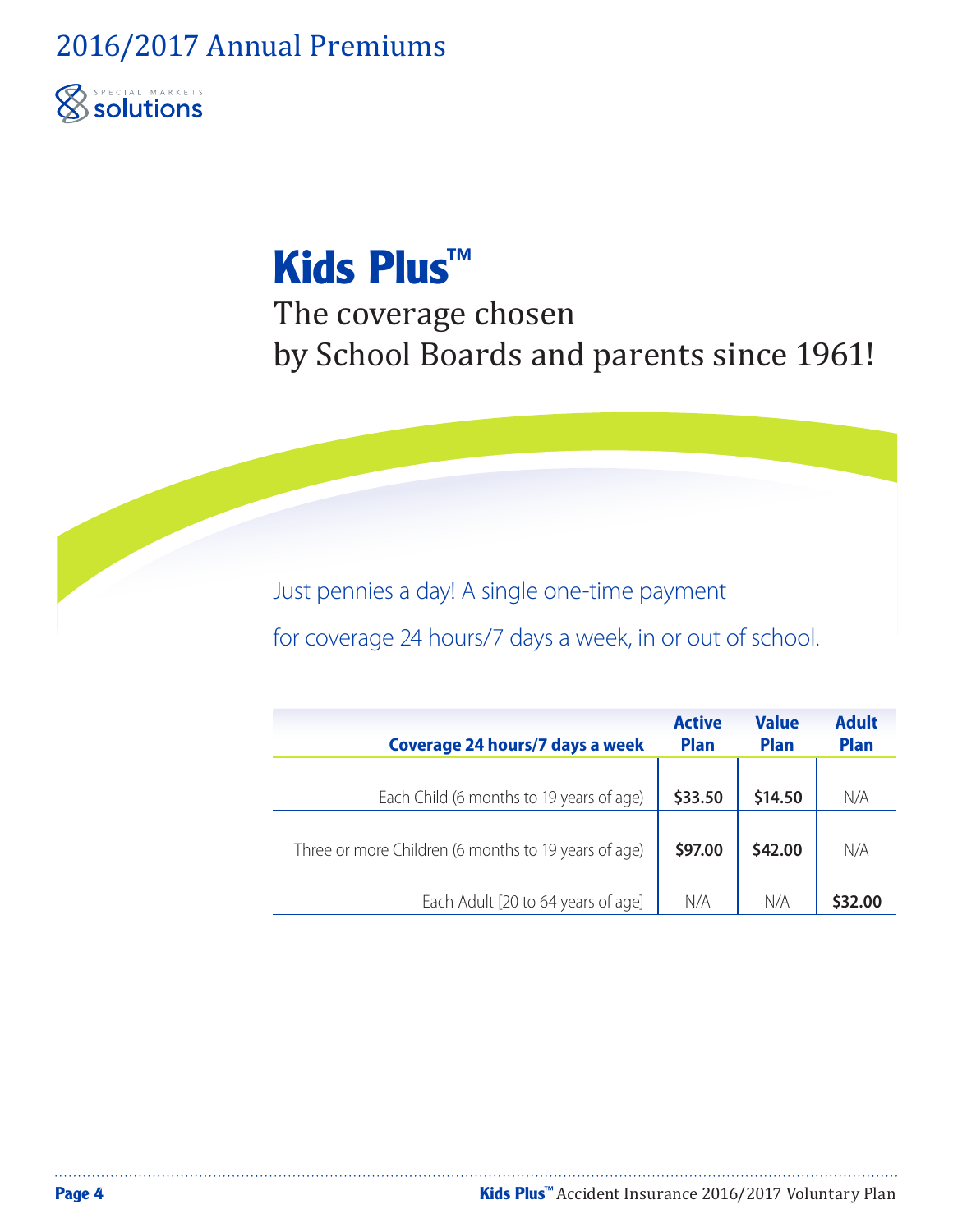## **Benefit Summary ACTIVE PLAN ACTIVE PLAN VALUE PLAN ADULT PLAN**

| ld only<br><b>Child only</b><br><b>Adult only</b> |  |
|---------------------------------------------------|--|
|---------------------------------------------------|--|

| <b>Dental Treatment and Eyewear</b>                                                                                                                                      |                     |                  |                  |
|--------------------------------------------------------------------------------------------------------------------------------------------------------------------------|---------------------|------------------|------------------|
| Dental treatment within 7 years following Accident for Children (1 year for Adults) [BENEFIT NUMBER 1] Prov Fee Guide   Prov Fee Guide   Prov Fee Guide   Prov Fee Guide |                     |                  |                  |
| Dental treatment after 7 years following Accident for Children [BENEFIT NUMBER 1]                                                                                        | \$1,500             | \$1,250          | not available    |
| Dental Implants (each) [BENEFIT NUMBER 1]                                                                                                                                | \$1,750             | \$1,500          | \$1,250          |
| Orthodontics [BENEFIT NUMBER 1]                                                                                                                                          | \$2,500             | \$1,500          | \$2,000          |
| Dentures and artificial teeth [BENEFIT NUMBER 2]                                                                                                                         | \$500               | \$500            | \$500            |
| Eyeglasses/contact lenses: Repair/replacement [BENEFIT NUMBER 3]                                                                                                         | \$350               | \$300            | \$250            |
| Eyeglasses/contact lenses: Initial purchase when not previously required or worn [BENEFIT NUMBER 3]                                                                      | <b>Full Cost</b>    | <b>Full Cost</b> | \$300            |
| <b>Fracture, Dislocation or Surgery</b>                                                                                                                                  |                     |                  |                  |
| Skull (depressed) or spine (three or more vertebrae) [BENEFIT NUMBER 4]                                                                                                  | \$1,000             | \$750            | \$750            |
| Skull (not depressed) or spine (less than three vertebrae) or pelvis [BENEFIT NUMBER 4]                                                                                  |                     |                  |                  |
|                                                                                                                                                                          | \$500               | \$250            | \$250            |
| Arm between elbow and shoulder, or thigh, or hip, or shoulder blade, or shoulder [BENEFIT NUMBER 4]                                                                      | \$175               | \$150            | \$150            |
| Lower leg, or knee cap, or ankle, or calcaneous (heel bone), or bone(s) of the feet (metatarsals) or hand(s) (metacarpals), or                                           |                     |                  |                  |
| collar bone, or forearm, or wrist, or elbow [BENEFIT NUMBER 4]                                                                                                           | \$125               | \$100            | \$100            |
| Sternum, or sacrum/coccyx, or upper jaw, or lower jaw, or nose, or two or more toes, fingers or ribs [BENEFIT NUMBER 4]                                                  | \$75                | \$50             | \$50             |
| One toe, finger or rib, or any bone not specified above [BENEFIT NUMBER 4]                                                                                               | \$50                | \$25             | \$25             |
| Surgery for: severed tendon(s) or burns (requiring skin graft), or ruptured kidney/liver/spleen, or punctured lung, or knee                                              |                     |                  |                  |
| (when there is no fracture or dislocation), or eye surgery, or emergency surgery requiring general anaesthetic (excluding                                                |                     |                  |                  |
| dental surgery) [BENEFIT NUMBER 4]                                                                                                                                       | \$150               | \$100            | \$100            |
| <b>Hospital, Paramedical, Counselling, and Prosthetics</b>                                                                                                               |                     |                  |                  |
| Private or semi-private room while in hospital; ground ambulance service; registered nurse or certified nursing aid if                                                   |                     |                  |                  |
| requested by attending physician; rental of crutches, appliances, wheelchair, or hospital-type bed (limited to purchase price);                                          |                     |                  |                  |
| prescription drugs; splints, casts and cast materials, trusses, pressure garments requested by attending Physician for curative                                          |                     |                  |                  |
| or therapeutic purposes only [BENEFIT NUMBER 5]                                                                                                                          | <b>Full Cost</b>    | <b>Full Cost</b> | <b>Full Cost</b> |
| Rental of TV, radio, or telephone while in hospital [BENEFIT NUMBER 5]                                                                                                   | \$25/day            | \$20/day         | \$15/day         |
| Treatment by a physiotherapist or registered massage therapist when requested by the attending Physician; treatment by a                                                 |                     |                  |                  |
| chiropractor or osteopath; medical supplies for the purpose of dressing changes when prescribed by the attending Physician                                               |                     |                  |                  |
| [BENEFIT NUMBER 5]                                                                                                                                                       | \$800               | \$600            | \$400            |
| Braces prescribed by the attending Physician for curative or therapeutic purposes only (limited to one purchase per lnjury)<br>[BENEFIT NUMBER 5]                        |                     |                  | \$500            |
|                                                                                                                                                                          | \$1,250             | \$1,000          |                  |
| Counselling [BENEFIT NUMBER 6]                                                                                                                                           | \$1,000             | \$500            | \$500            |
| Purchase of artificial limbs, eyes, hearing aids, and other prosthetic appliances [BENEFIT NUMBER 7]                                                                     | \$5,000             | \$5,000          | \$5,000          |
| Commercial repair of a prosthetic appliance [BENEFIT NUMBER 7]                                                                                                           | \$500               | \$500            | \$500            |
| <b>Travel and Transportation</b>                                                                                                                                         |                     |                  |                  |
| Emergency Out-of-Province/Country medical expenses [BENEFIT NUMBER 8]                                                                                                    | \$100,000           | \$50,000         | \$25,000         |
| Emergency Return Flight [BENEFIT NUMBER 9], Family Transportation [BENEFIT NUMBER 10]                                                                                    | \$1,000             | not available    | not available    |
| Above is for Injury and Sickness?                                                                                                                                        | Both                | Injury only      | Injury only      |
| Emergency Transportation [BENEFIT NUMBER 11]                                                                                                                             | \$250               | \$250            | \$250            |
| Special Treatment Travel [BENEFIT NUMBER 12]                                                                                                                             | \$2,500             | \$2,500          | \$2,500          |
| <b>Death or Disability</b>                                                                                                                                               |                     |                  |                  |
| Accidental Death [BENEFIT NUMBER 13]                                                                                                                                     | \$20,000            | \$7,500          | \$10,000         |
| Double Indemnity [BENEFIT NUMBER 13]                                                                                                                                     | \$40,000            | \$15,000         | \$20,000         |
| Non-Accidental Death [BENEFIT NUMBER 14]                                                                                                                                 | \$20,000            | \$7,500          | not available    |
|                                                                                                                                                                          |                     |                  |                  |
| Repatriation [BENEFIT NUMBER 15]                                                                                                                                         | \$5,500             | \$5,500          | \$5,500          |
| Permanent Total Disability [BENEFIT NUMBER 16]                                                                                                                           | \$360,000           | \$75,000         | not available    |
| Confinement Disability [BENEFIT NUMBER 17]                                                                                                                               | \$750/month         | \$500/month      | not available    |
| Rehabilitation [BENEFIT NUMBER 18]                                                                                                                                       | \$10,000            | \$5,000          | \$2,500          |
| Private Tutor [BENEFIT NUMBER 19]                                                                                                                                        | \$5,000             | \$2,500          | not available    |
| Wage Loss [BENEFIT NUMBER 20]                                                                                                                                            | \$1,000             | not available    | not available    |
| Babysitting [BENEFIT NUMBER 21]                                                                                                                                          | \$100               | \$50             | not available    |
| <b>Dismemberment or Total and Permanent Loss of Use</b>                                                                                                                  |                     |                  |                  |
| Both hands, or both feet, or one hand and one foot, or one hand or one foot and entire sight of one eye, or entire sight of                                              |                     |                  |                  |
| both eyes, or speech and hearing [BENEFIT NUMBER 22]                                                                                                                     | \$200,000           | \$50,000         | \$50,000         |
| One entire arm or leg, or one hand or foot, or entire sight of one eye, or speech, or hearing in both ears [BENEFIT NUMBER 22]                                           | \$60,000            | \$20,000         | \$20,000         |
| Entire thumb and index finger (same hand) [BENEFIT NUMBER 22]                                                                                                            | \$30,000            | \$10,000         | \$10,000         |
| Thumbs, fingers, or toes (each entire thumb, finger, or toe) [BENEFIT NUMBER 22]                                                                                         | \$4,000             | \$1,000          | \$1,000          |
| One entire phalanx of any one finger, or hearing in one ear [BENEFIT NUMBER 22]                                                                                          | \$2,000             | \$500            | \$500            |
| <b>Critical Illness</b>                                                                                                                                                  |                     |                  |                  |
|                                                                                                                                                                          |                     |                  |                  |
| Hospital services or nursing expenses [BENEFIT NUMBER 23]                                                                                                                | \$12,600<br>\$2,900 | \$5,600          | not available    |
| Commercial accommodation/meals, travel/parking [BENEFIT NUMBER 23]                                                                                                       |                     | \$2,900          | not available    |

**Kids Plus™** Accident Insurance 2016/2017 Voluntary Plan **Page 5**

 $\dots$  . . . .

 $\ddot{\phantom{1}}$  .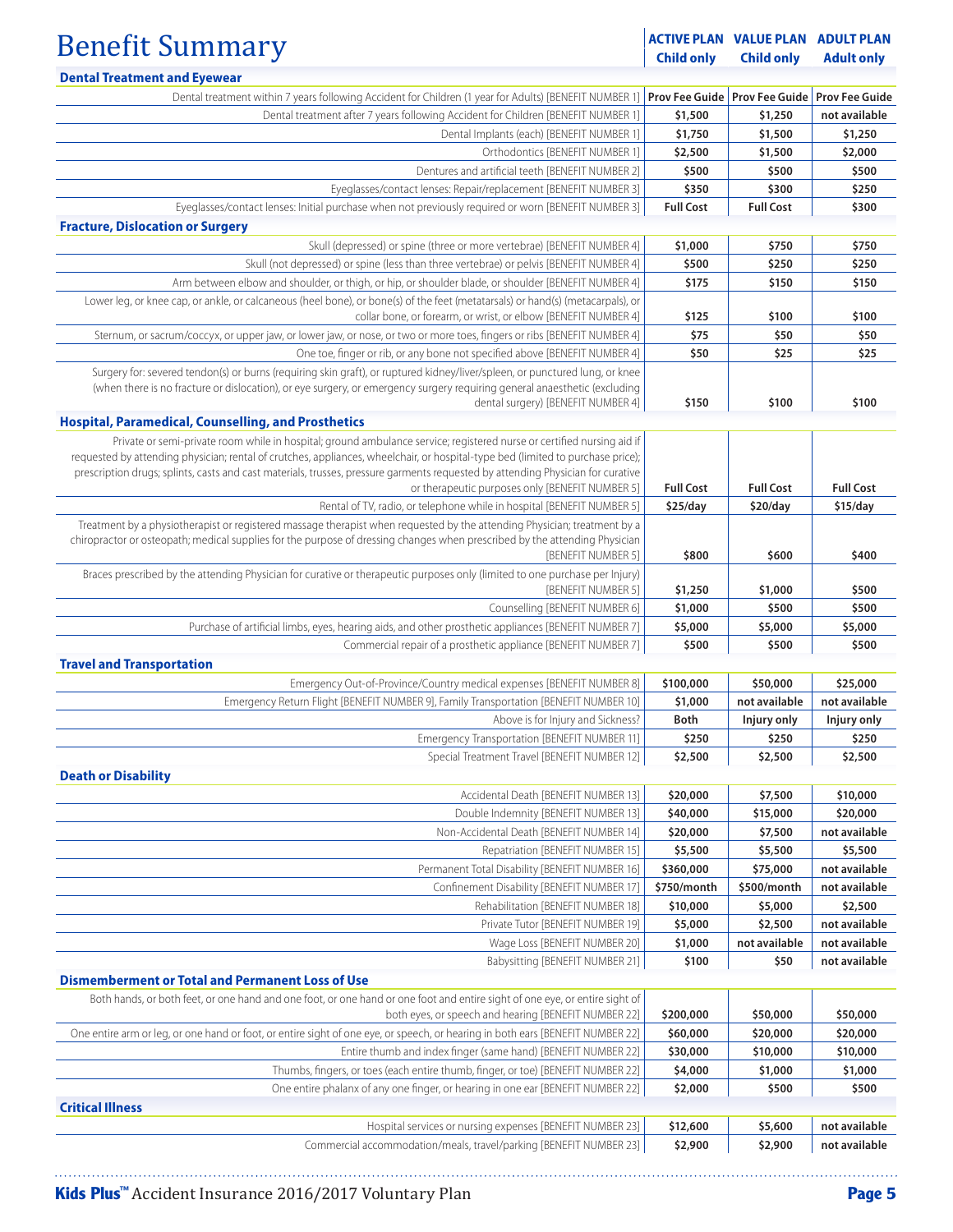## Benefits

### 1. DENTAL

When Injury to whole or sound teeth requires and first receives treatment by a dentist within 60 days from the date of an Accident, benefits will be paid for customary treatment payable by the Insured or Parent within 7 years following the date of the Accident for Children (within one year for Adults). Capped or crowned teeth are considered whole or sound.

If treatment cannot be completed within 7 years due to the development of a Child's teeth, Industrial Alliance Insurance and Financial Services Inc. (the Company) will pay up to the specified maximum per injured tooth as shown in the Benefit Summary, for the expense incurred to cap, crown, replace or restore each injured tooth, providing treatment is completed prior to the Child reaching the age of 26.

Benefits will be paid for dental implants (subject to a maximum of two for any one Accident) required solely as a result of an Accident provided treatment is received within 7 years following the date of the Accident for Children (one year for Adults), up to a maximum per implant per Accident as shown in the Benefit Summary.

Benefits will be paid for Injury related orthodontic treatment required solely as a result of an Accident provided treatment is received within 7 years following the date of the Accident for Children (one year for Adults), up to the specified maximum per Accident as shown in the Benefit Summary.

No Dental benefit will be paid for treatment received outside Canada, other than as provided under the Emergency Out-of-Province/Country Travel benefit.

Where one or more customarily employed and professionally adequate methods of treating an Injury to the teeth exists, the Company will pay an amount equal to the cost of the least expensive treatment.

Maximums payable under this benefit are based on the fee specified in the General Practitioner Schedule of Fees and Treatment Services of the Provincial Dental Association or its equivalent as determined by the insurance industry.

### 2. DENTURES AND ARTIFICIAL TEETH

If an Insured's Injury requires and receives treatment by a dentist and results in the breakage of dentures or an artificial tooth or teeth, the Company will pay the actual cost of repair or replacement up to the maximum shown in the Benefit Summary during the term of the Policy.

#### 3. EYEGLASSES AND CONTACT LENSES

If an Insured's Injury is treated by a Physician, dentist, or registered nurse (RN) within 30 days of an Accident AND;

- (a) results in broken eyeglasses or loss or breakage of a contact lens or lenses, the Company will pay the cost of repair or replacement up to the maximum shown in the Benefit Summary, or
- (b) necessitates the purchase of eyeglasses or contact lenses (not previously required or worn) upon the advice of a Physician, the Company will pay the amount shown in the Benefit Summary for the initial purchase.

#### 4. FRACTURE, DISLOCATION, OR SURGERY

When Injury results in any of the listed fractures, dislocations, or surgeries and requires medical or surgical treatment, the Company will pay the benefit specified in the Benefit Summary. No more than one amount (the greatest) will be payable as the result of any one Accident. For the shoulder or knee cap dislocation benefit to be payable, there must be open reduction/open primary repair. **In the event of compound, comminuted, or bi-lateral fractures, the amount payable will be doubled.**

#### 5. HOSPITAL AND PARAMEDICAL

When an Insured under the regular care and attendance of a Physician, and as a result of Injury, requires and first receives treatment within 30 days from an Accident, the Company will pay the reasonable and customary expense for items listed in the Benefit Summary up to the maximums specified on a per Injury basis. The expense must be incurred in Canada (except as otherwise provided under the Emergency Out-of-Province/Country Travel benefit) within 3 years from the date of the Accident for Children and within one year from the date of the Accident for Adults.

### 6. COUNSELLING

Upon the medical advice of the attending Physician, as a result of an Insured's death, Injury, or Critical Illness, the Company will pay up to the maximum shown in the Benefit Summary for an Insured or his/ her immediate family to undergo counselling performed by a registered psychologist or professional counsellor. Expenses must be incurred within 3 years from the date of death, Injury, or diagnosed Critical Illness.

### 7. ARTIFICIAL LIMBS, EYES, HEARING AIDS, AND OTHER PROSTHETIC APPLIANCES

When Injury results in these appliances being prescribed by a Physician and purchased within 3 years from the date of an Accident, the Company will pay the cost up to a maximum of \$5,000 as a result of any one Accident.

If a prosthetic appliance is damaged in an Accident which causes Injury to an Insured and the appliance requires commercial repair, the Company will pay the cost of repair up to \$500 for all such repairs during the term of the Policy.

### 8. EMERGENCY OUT-OF-PROVINCE/COUNTRY TRAVEL

In addition to expenses reimbursed under the Hospital and Paramedical benefit, the Company will pay the following reasonable and customary expenses incurred by the Insured as a result of being injured on a Trip outside of Canada or his/her province of residence: out-patient emergency room charges, standard hospital ward charges, the emergency treatment by a legally qualified Physician, surgeon, dentist or dental surgeon, hospital expenses, and x-rays and laboratory services as may be requested by the attending Physician. The Injury must occur while the Policy is in force and require that the Insured receive emergency treatment by a Physician or dentist.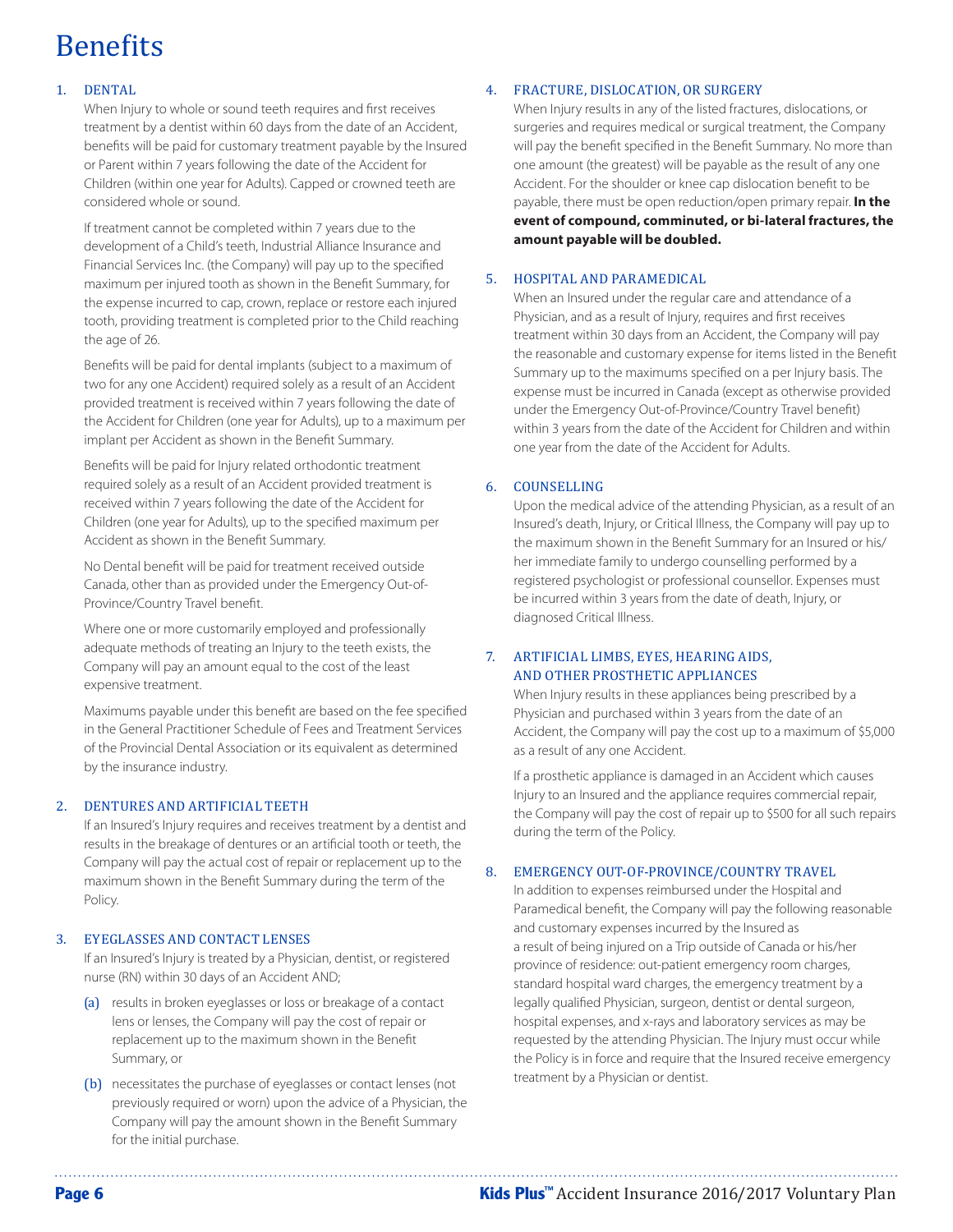### **Benefits**

For Insureds covered under the Kids Plus™ Active Plan this benefit extends to include coverage for Injury and Sickness. The same benefit wording and limitations apply to Sickness as apply to Injury under this benefit.

The maximum aggregate amount payable, in Canadian funds, for all such Injury incurred (or in the case of the Kids Plus™ Active Plan for all such Injury or Sickness) during the term of the Policy is as shown in the Benefit Summary. Reimbursement is payable only for the excess charges over and above any amounts payable or collectable under any provincial medical care or hospital plan, or other travel policy. Coverage will be coordinated with any other policy according to the guidelines published by the Canadian Life and Health Insurance Association Inc. (CLHIA).

### 9. EMERGENCY RETURN FLIGHT

If the Insured's Sickness or Injury qualifies for the Emergency Out-of-Province/ Country Travel benefits and results in the Insured having to return early or miss the scheduled return flight upon the advice and recommendation of the attending Physician, the Company will reimburse the Insured for the cost of one way Economy airfare up to the maximum shown in the Benefit Summary for the additional airfare paid to return to the original departure point. This benefit only applies to the Kids Plus™ Active Plan.

### 10. FAMILY TRANSPORTATION

If the Insured is hospitalized and qualifies for Emergency Out-of-Province/ Country Travel benefits and the Physician requires the necessary attendance of a Parent, the Company will pay for the reasonable cost of transportation by Economy class up to the maximum shown in the Benefit Summary. This benefit only applies to the Kids Plus™ Active Plan.

### 11. EMERGENCY TRANSPORTATION

When Injury requires immediate medical attention but does not necessitate an ambulance, the Company will pay up to the maximum shown in the Benefit Summary for the expense to transport the Insured via private vehicle/taxi from the location of the Accident to a Physician's office or the nearest hospital, and return to the school, workplace, or residence of the Insured, and to transport the Insured to and from school or work if the Injury requires special transportation.

### 12. SPECIAL TREATMENT TRAVEL

If Injury requires special medical or dental treatment by a Physician or dentist that is unavailable within a 100 mile (160 km) radius of an Insured's residence, the Company will pay the reasonable travel expense to obtain it. If the Insured's age necessitates an escort, the escort will be paid for reasonable travel expenses plus up to a maximum of \$80 per day for commercial accommodation and meals, provided all receipts are submitted to the Company. All benefits under this section are payable for one year from the date of the Accident and subject to the maximum shown in the Benefit Summary.

### 13. ACCIDENTAL DEATH

Upon receipt of satisfactory evidence that Injury resulted in the death of an Insured within one year from the date of an Accident, the Company will pay the Accidental Death benefit as shown in the Benefit Summary. The benefit payable under this section will be the only amount payable under the Policy, unless benefits are payable for Repatriation or Counselling. **Double Indemnity:** The amount payable will be doubled for loss of life resulting from an Accident which occurs while riding in, boarding, or alighting from a bus, streetcar, subway coach or train, or any vehicle owned or leased by a school authority. In no event will the liability of the Company exceed twice the amount of the applicable Accidental Death benefit.

### 14. NON-ACCIDENTAL DEATH

Upon receipt of satisfactory evidence that the death of an Insured occurred while the Policy was in force, the Company will pay the Non-Accidental Death benefit as shown in the Benefit Summary if the Insured dies for any reason other than an Accident. If the Insured dies as the result of a medical condition, the Non-Accidental Death benefit will only be payable if the medical condition that caused or contributed to the death first manifested itself while the Policy was in force as to the Insured. The benefit payable under this section will be the only amount payable under the Policy, unless benefits are payable for Repatriation or Counselling. This benefit only applies to Children.

### 15. REPATRIATION

If Injury results in an Insured's loss of life outside his/her province of residence within one year of an Accident, the Company will pay the expense incurred for preparing the deceased for burial or cremation and for transportation to the deceased's city of residence, subject to a maximum of \$5,000. Travelling expenses will be paid for a family member to identify the Insured's remains, up to a maximum of \$100 per day, subject to an aggregate limit of \$500.

#### 16. PERMANENT TOTAL DISABILITY

If Injury totally and permanently disables an Insured within 120 days of the date of an Accident, the Company will pay the Permanent Total Disability benefit as shown in the Benefit Summary. Total and permanent disability must continue for 12 consecutive months, must be total, continuous, and permanent at the end of the 12 months, and must prevent the Insured from ever engaging in any occupation or employment for compensation or profit.

The benefit payable for Permanent Total Disability will be reduced by the amount(s) payable under any other section of the Policy for the same Injury. This benefit only applies to Children.

### 17. CONFINEMENT DISABILITY

If, within 30 days from the date of an Accident, an Insured is continuously confined to home or hospital while under the care and on the advice of a Physician and unable to attend classes of any type, the Company will pay the monthly Confinement Disability benefit as shown in the Benefit Summary, commencing with the 31st day up to a maximum of 36 consecutive months of confinement. This benefit only applies to Children.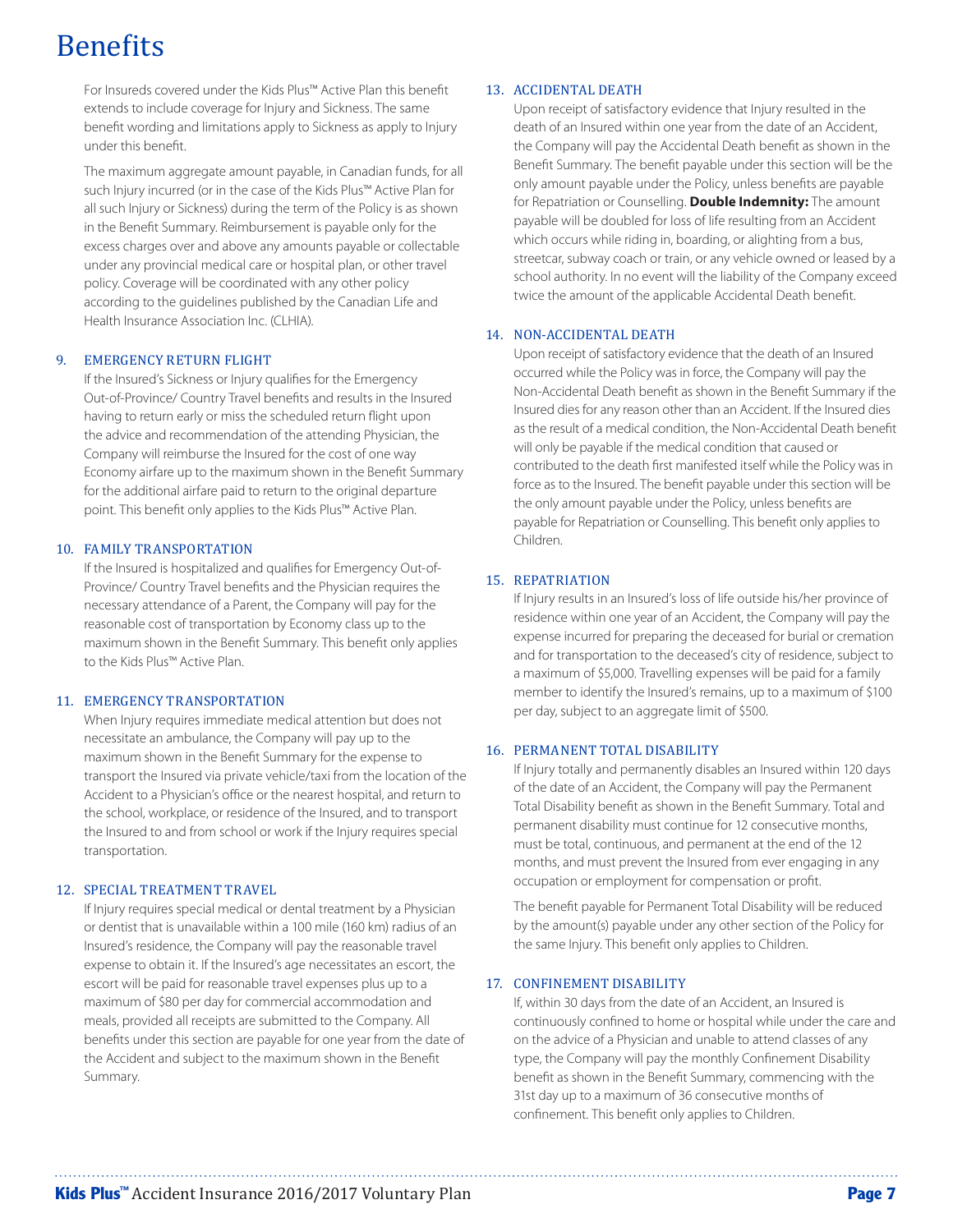### **Benefits**

### 18. REHABILITATION

If Injury requires an Insured to be trained in a special occupation, the Company will pay the necessary expense for special training during the 3 years following the Accident up to the maximum shown in the Benefit Summary. Payment will not be made for travelling or clothing expenses, room, board, or other ordinary living expenses.

### 19. PRIVATE TUTOR

If Injury results in a disability within 100 days of an Accident which confines the Insured to home or hospital for 30 consecutive days, the Company will pay up to \$40 per hour for a qualified teacher's private tutorial service. In addition, the Company will pay the labour charges, wiring and rental of communication equipment to provide tutorial service from the school to home or hospital. Approval must be obtained from the proper school authority. All benefits payable under this section are subject to the maximum as shown in the Benefit Summary. This benefit only applies to Children.

### 20. WAGE LOSS

An Insured, actively employed by a business for wages on a part-time basis who suffers an Injury, is under the regular care of a Physician, and is unable to perform all the duties of the job, will be covered for 80% of the Insured's hourly wage during the disability. Actively employed means the Insured has been continuously employed for the 2 weeks immediately prior to the date of an Accident. Benefits will be payable from the 15th day of disability, to the maximum shown in the Benefit Summary during the term of the Policy. With respect to seasonal employment, this benefit will not be paid past the date employment would have normally ceased. This benefit only applies to the Kids Plus™ Active Plan.

### 21. BABYSITTING

If an Insured sustains an Injury that requires and receives treatment by a Physician, and confines the Insured to home following an Accident, the Company will pay for a babysitter to tend to the Insured during normal school hours or during the Parent's workday if the Parent is unable to do so. The babysitter must be at least 18 years of age and not an immediate family member. This benefit is subject to an hourly maximum of \$10 and an aggregate limit as shown in the Benefit Summary during the term of the Policy. This benefit only applies to Children.

### 22. DISMEMBERMENT OR TOTAL AND PERMANENT LOSS OF USE

Should Injury result in any of the scheduled losses, within one year from the date of an Accident, the Company will pay the Dismemberment or Total and Permanent Loss of Use benefit, as shown in the Benefit Summary.

"Loss" as used with reference to:

- (a) arm or leg means complete severance at or above the elbow or knee joint;
- (b) hand or foot means complete severance at or above the wrist or ankle joint;
- (c) eye means the irrecoverable loss of the entire sight thereof;
- (d) speech and hearing means the total and irrecoverable loss thereof;
- (e) thumb or finger means complete severance at or above the metacarpophalangeal joint;
- (f) toe means complete severance at or above the metatarsophalangeal joint;
- (g) one phalanx of any finger means complete loss of one entire phalanx.

Loss of Use means a loss which is permanent, total, irrecoverable, and continuous for a period of 12 months from the date of the Accident.

No more than the greatest amount will be paid as the result of any one Accident sustained by any one Insured, except that when death occurs within 90 days after the date of the Accident, indemnity will only be paid for Accidental Death. Benefits paid for any of the scheduled losses under this section will be the only amount payable under the Policy unless benefits are payable for Artificial Limbs, Eyes, Hearing Aids, and Other Prosthetic Appliances. In the event that the amount payable for a scheduled loss under this benefit is less than the amount payable under any other section of the Policy, the section providing the greater benefit will apply.

### 23. CRITICAL ILLNESS

If an Insured is diagnosed by a Physician with any of the following diseases: Acquired Immune Deficiency Syndrome (AIDS), Cancer, Diphtheria, Encephalitis, Hemolytic Uremic Syndrome (renal failure resulting from E-coli bacteria), Meningitis, Multiple Sclerosis, Muscular Dystrophy, Myocarditis, Poliomyelitis, Rabies, Scarlet Fever, Tetanus, Tularemia or Typhoid; which first manifests itself while the Policy is in force, the Company will pay the reasonable expenses actually incurred within 3 years from the date the disease is first diagnosed for: hospital services – semi-private or private ward accommodation (including rental of television, radio, or telephone to a maximum of \$15 per day) and the employment of a registered nurse (RN) or certified nursing aid if requested by the attending Physician, not to exceed a maximum for all such expenses as shown in the Benefit Summary.

In addition, the Company will pay a commercial accommodation and meal allowance to the Parent who must leave their residence to stay with or near the Insured, of up to \$80 per day for a maximum of 30 days for any one illness, provided all receipts are submitted to the Company.

the Company will also pay reasonable travel expenses plus parking costs incurred by the Parent to visit the hospitalized Insured, up to a maximum of \$500 for any one illness, provided all receipts are submitted to the Company. This benefit only applies to Children.

**Page 8 Kids Plus™** Accident Insurance 2016/2017 Voluntary Plan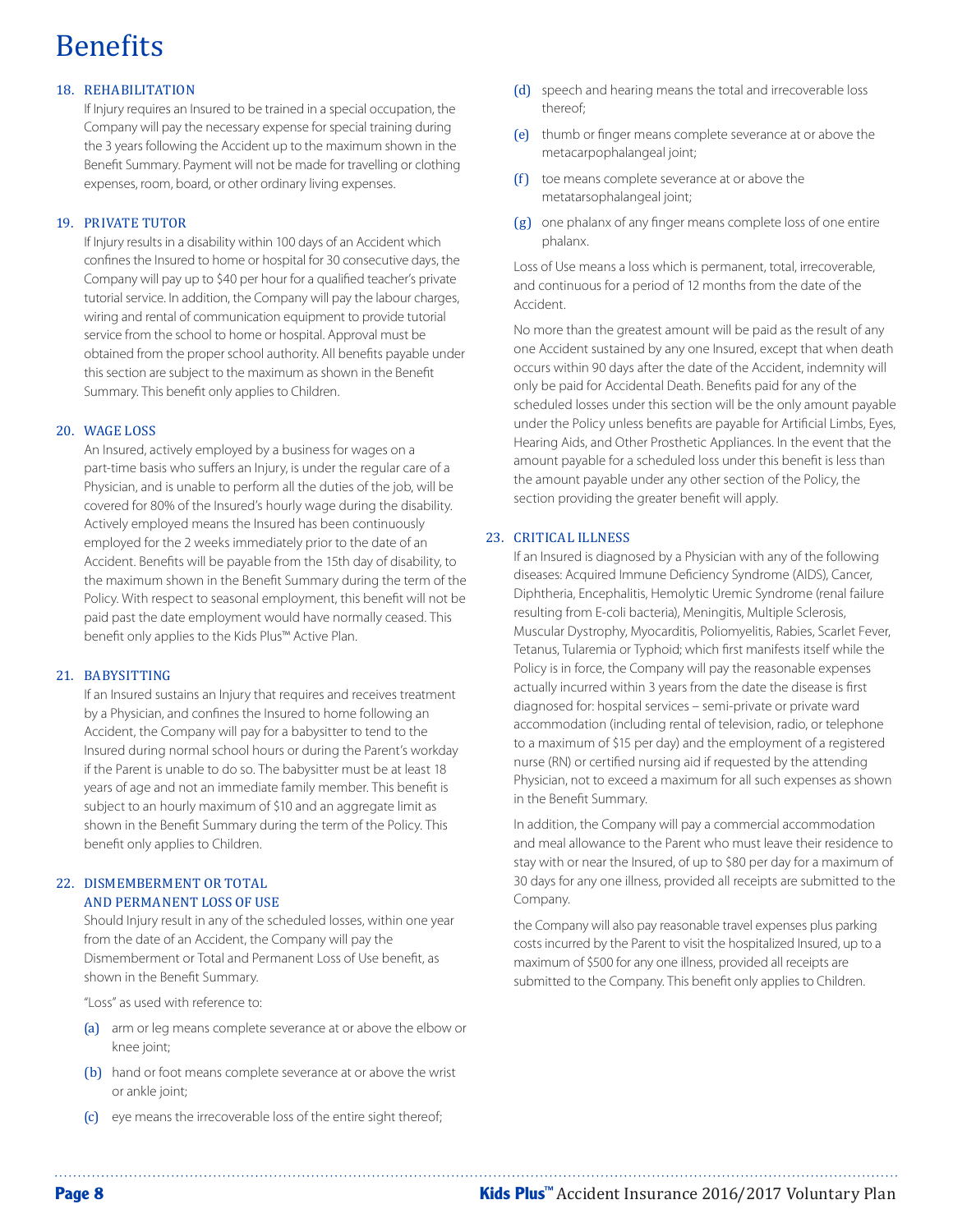## **Definitions**

Accident – a sudden, unforeseen and unexpected event which arises from a source external to an Insured Person and that is not caused or contributed to, directly or indirectly, by physical or mental illness or disease or treatment for the illness or disease. This event must occur while this policy is in force and be the basis of claim.

Adult – a permanent resident of Canada who is age 20 to age 64 inclusive at the time of application.

Child/Children – a permanent resident of Canada who is 6 months to 19 years of age inclusive at the time of application. Foreign exchange and international students in Canada, and Canadian residents attending school outside of Canada, are not eligible to enrol.

Effective Date – the latter of September 1, 2016 and the date the Company or its authorized representative receives the enrolment form and the required premium.

Expiry Date – the date the Insured is no longer a permanent resident of Canada; the date the Insured is enrolled in a replacement Kids Plus™ Accident Insurance Policy or at 12:00 midnight on September 30, 2017, whichever date first occurs.

## Exclusions And Limitations

- 1. The Policy does not cover:
	- (a) Sickness or disease either as a cause or effect except as otherwise provided;
	- (b) suicide or attempt thereat, except in the case of Non-Accidental Death benefit;
	- (c) Injury for which compensation is payable under any Workers' Compensation Act, except in the case of Accidental Death, and Dismemberment or Total and Permanent Loss of Use benefits;
	- (d) the expense of a brace or similar device used for nontherapeutic purposes or solely for the purpose of participating in sports or other leisure activities;
	- (e) expenses incurred for mouthguards or treatment of Temporal Mandibular Joint (TMJ) dysfunction, whatever the cause; or
	- (f) Injury resulting from repetitive/strenuous activity (e.g. overexertion, strains, etc.).
- 2. No benefits or expenses are payable under the Policy for treatment or services which are insured services or basic health services (e.g. Physician's fees) under the provincial medical care or hospital plan applicable to an Insured whether or not that Insured is covered thereunder.
- 3. Benefits payable for Dental shall be for the excess of expenses paid, payable, or insured under any government sponsored dental care plan or other dental plan or policy or any health plan providing accidental dental benefits.
- 4. If an Insured is entitled to similar reimbursement benefits through any other insurer or plan, the benefits payable under the Policy shall be coordinated, so that the total benefits from all insurers or plans shall not exceed the actual loss incurred.

Injury – bodily injury which results, directly and independently of all other causes, in loss covered by the Policy and is caused by an Accident sustained by the Insured while the Policy is in force as to the Insured.

Insured – a Child or Adult for whom application has been made and for whom the applicable premium has been paid.

Parent – the parent or legal guardian who has applied for enrolment of a Child under the Policy.

Physician – legally qualified, licensed doctor of medicine.

Policy – Kids Plus™ Accident Insurance Policy.

Sickness (as it relates to the Emergency Out of Province/Country Travel benefit) – unforeseen and unexpected bodily sickness or disease which first manifests itself while the Insured is outside his/her province of residence.

The Company – Industrial Alliance Insurance and Financial Services Inc.

Trip – any trip limited to a 30 day duration. No coverage is provided under the Emergency Out-of-Province/Country Travel benefits for trips in excess of 30 days.

- 5. The Emergency Out-of-Province/Country Travel benefit will not pay for any expenses incurred directly or indirectly as a result of:
	- (a) declared or undeclared war, civil war, riot, insurrection, invasion, or any act thereof;
	- (b) an illegal act by the Insured;
	- (c) any condition for which the Insured travels outside his/her province of residence for the purpose of seeking medical advice or treatment;
	- (d) participation in professional sports, acrobatic or stunt flying, hang gliding, parachuting, skydiving, parasailing, rock climbing, mountain climbing, bungee jumping, scuba diving, or motorized speed contests;
	- (e) while under the influence of alcohol, drugs, medication, or other toxic substances.
- 6. All amounts and maximums described in the Policy are in Canadian dollars. Any amounts payable to or from the Company are in Canadian dollars.
- 7. An Insured cannot be covered under more than one Kids Plus™ Accident Insurance Policy. In the event an Insured is inadvertently enrolled under more than one Kids Plus™ Accident Insurance Policy, the Company's liability is limited to the return of premiums paid for the additional policy.
- 8. The Kids Plus<sup>™</sup> premium is a single one-time annual cost. Premium refunds are only available if requested within 30 days of the Effective Date.

This is a summary only and all statements contained in it are subject to the terms of the policy.

**Kids Plus™** Accident Insurance 2016/2017 Voluntary Plan **Page 9**